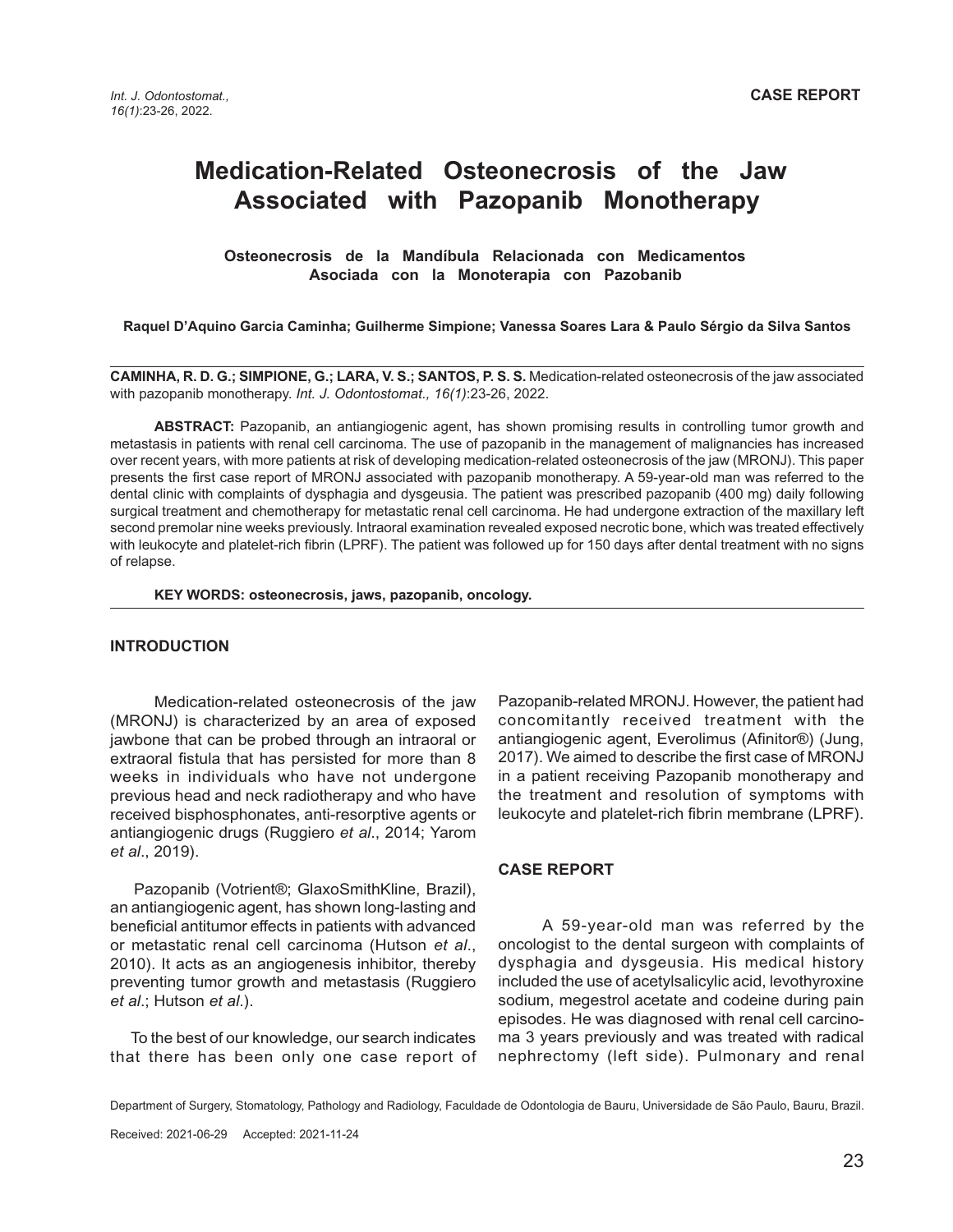metastases were observed within 1 year. Initially, the patient received oral chemotherapy with Temsirolimus (first-line) and Nivolumab (second-line), but without adequate response. Therefore, oral therapy with Pazopanib 800 mg (third-line) once daily was prescribed. Six months later, abnormalities in serum liver tests and hypothyroidism were detected. The oncologist adjusted the dose to 400 mg once daily to normalize liver and thyroid function. At three months following the initiation of therapy with Pazopanib (400 mg/day), the patient underwent a dental evaluation. In this moment, intraoral examination revealed localized periodontal disease with suppuration in the mandibular anterior region and exposed bone without suppurative changes in the maxillary left second premolar region, without periodontal disease in adjacent teeth. (Fig. 1A). The patient underwent extraction of the maxillary left second premolar approximately 10 weeks previously. The tomographic image (Cone- beam CT) showed diffuse hyperdense areas interspersed with hypodense areas near the alveolar ridge, suggestive of bone sequestration, and a non-healing extraction site in the maxillary left second premolar region (Fig. 1B). A presumptive diagnosis of Stage 1 MRONJ (Association of Oral and Maxillofacial Surgeons [AAOMS]) (Ruggiero *et al*.) was based on medical history, clinical examination, and tomography. The surgical approach involved the removal of necrotic bone and associated granulation tissue until bleeding from the underlying bone occurred. A leukocyte and platelet-rich fibrin membrane was applied, and primary closure was achieved with 4-0 nylon sutures (Fig. 2A). The patient was prescribed 0.12 % alcohol-free chlorhexidine mouthwash thrice daily, and amoxicillin 500 mg thrice

daily, for 7 days. Histopathological examination of the excised tissue revealed bone fragments with empty osteoclasts, medullary spaces filled by inflammatory cells with microbial biofilm, and areas of resorption peripherally. Surrounding the fragments, fibrous connective tissue with intense inflammatory cell infiltrate and stratified epithelial lining, sometimes in close contact with bone tissue, were observed. These aspects corroborated the final diagnosis of MRONJ.

In the 45-day postoperative period, we observed the presence of exposed bone in the same location (second upper left premolar) with purulent discharge through the gingival sulcus and no associated pain (Stage 2 AAOMS). The sequestered bone was removed and the site irrigated with copious amounts of 0.12 % alcohol-free chlorhexidine mouthwash. A combination of amoxicillin and clavulanate potassium was prescribed thrice daily for 14 days, with continued use of chlorhexidine mouthwash. At this point, the patient reported that the oncologist had adjusted the dose of Pazopanib to 600 mg/day for 15 days (i.e., 30 days after wound closure). Twenty days after the second surgery, the denuded region was covered with healthy gingival tissue with no signs of infection. The patient reported Pazopanib dose modification for the third time as hepatic alterations were observed at the dose of 600 mg/day. During the 150-day postoperative period, the surgical site showed the appearance of healthy gingival tissue, absence of edema, and no signs of bone infection or exposure. The patient was followed up with no evidence of recurrence or new episodes of MRONJ (Fig. 2B).





Fig. 1. A . Intraoral aspect of bone exposure in the tooth region 25. B. Axial and sagittal formatting that shows the bone sequestrum.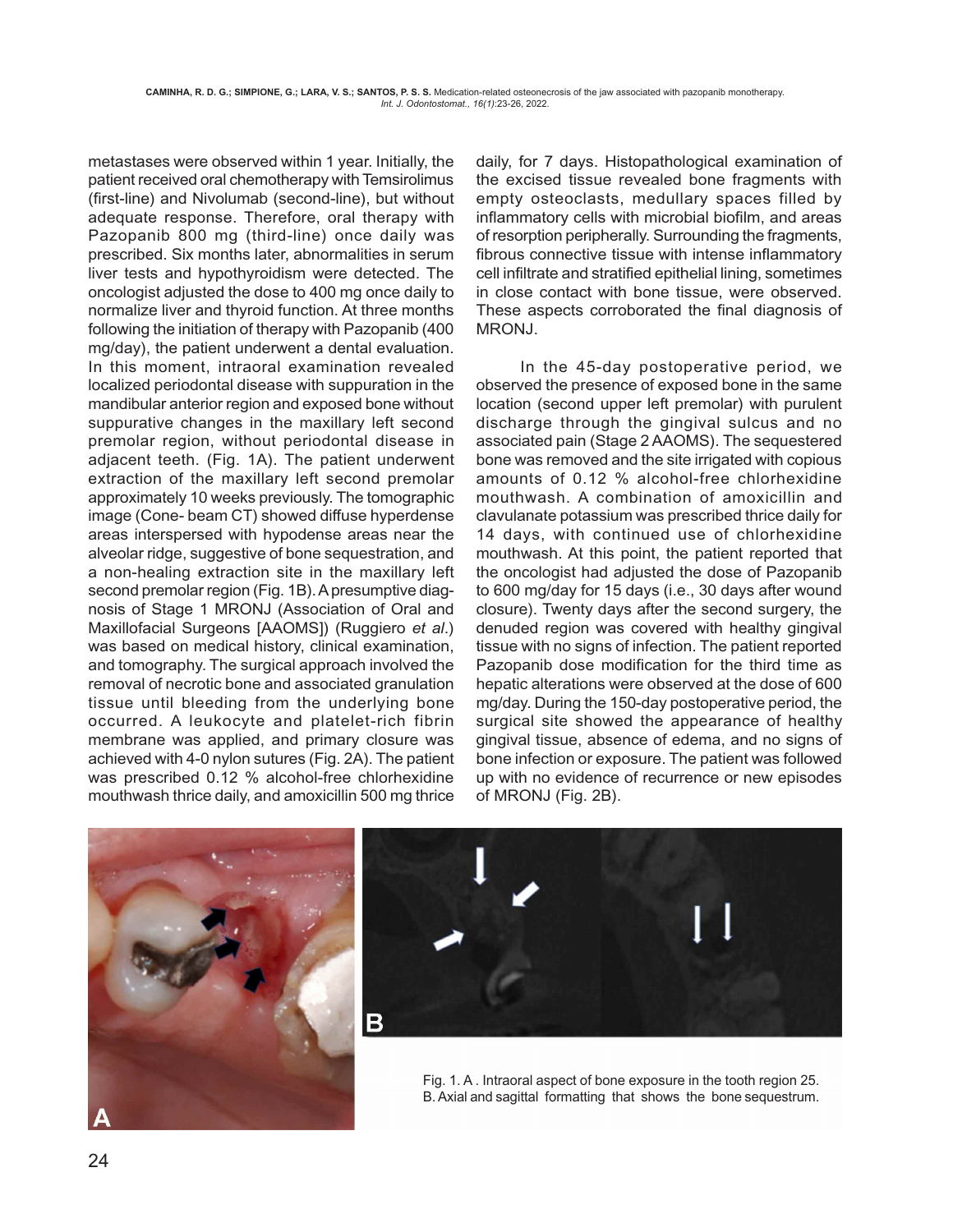**CAMINHA, R. D. G.; SIMPIONE, G.; LARA, V. S.; SANTOS, P. S. S.** Medication-related osteonecrosis of the jaw associated with pazopanib monotherapy. *Int. J. Odontostomat., 16(1)*:23-26, 2022.



Fig. 2. A. Primary closure with nylon sutures (immediate postoperative). B. Postoperative period of 150 days control showing resolution of the bone exposition.

## **DISCUSSION**

According to the AAOMS, the treatment of MRONJ should be based on the staging of the lesion (Ruggiero *et al*.). However, some lesions associated with MRONJ are refractory to conventional therapy. Hence, auxiliary approaches should be considered to improve treatment outcomes (Maluf *et al*., 2018). LPRF is an autologous material that accelerates the angiogenesis and multiplication of fibroblasts and osteoblasts. The high concentration of growth factors present in platelets enhances the healing of soft and hard tissues. Moreover, it acts as a physical barrier, preventing secondary infections (Maluf *et al*., 2016). Deregulated angiogenesis is directly related to tumor growth and invasion. Vascular endothelial growth factor (VEGF) represents one of the principal cytokines involved in the process of angiogenesis and bone repair and regeneration (Estilo *et al*., 2008).

Pazopanib is an antiangiogenic tyrosine kinase inhibitor that acts by inhibiting VEGF and plateletderived growth factor. Although Pazopanib is associated with adverse effects such as hepatotoxicity, hypertension, acts by thrombocytopenia, heart failure, fatigue, diarrhea, gastrointestinal perforation, it has shown a significant improvement in disease-free survival (Conley *et al*., 2014).

There is no evidence in the literature that drug

holidays are effective in preventing MRONJ. However, AAOMS suggests the suspension of antiresorptive drugs for a period of 3 months (before and after) invasive procedures, in order to minimize the occurrence of MORNJ (Ruggiero *et al*.). Thus, it is suggested the condition of this patient has not been associated with the use of tensirolimus, as this drug was used for a period of 8 months and suspended for a period longer than 2 years before the appearance of MRONJ. It is necessary that further studies be carried out to prove the effectiveness of the drug holiday.

The risk of developing MRONJ following tooth extraction is significantly higher in patients on VEGF inhibitors that alter bone metabolism (Gaudin *et al*., 2015). Dental procedures such as extractions should be atraumatic with minimal manipulation of bone to minimize the need for bone remodeling, as these procedures are known to act as "triggers" for the occurrence of MRONJ (Ruggiero *et al*.; Gaudin *et al*.; Caminha *et al*., 2019). Jung reported the case of a patient with renal cell carcinoma who had been treated with radical nephrectomy and pazopanib monotherapy for 6 months, followed by everolimus for 7 weeks. The patient developed MRONJ around implants placed 6 years previously. During the administration of Pazopanib, the patient remained asymptomatic. However, after the initiation of Everolimus therapy, she reported pain, gingival bleeding, and purulent discharge. Thus, it can be assumed that Everolimus potentiated the action of Pazopanib, leading to